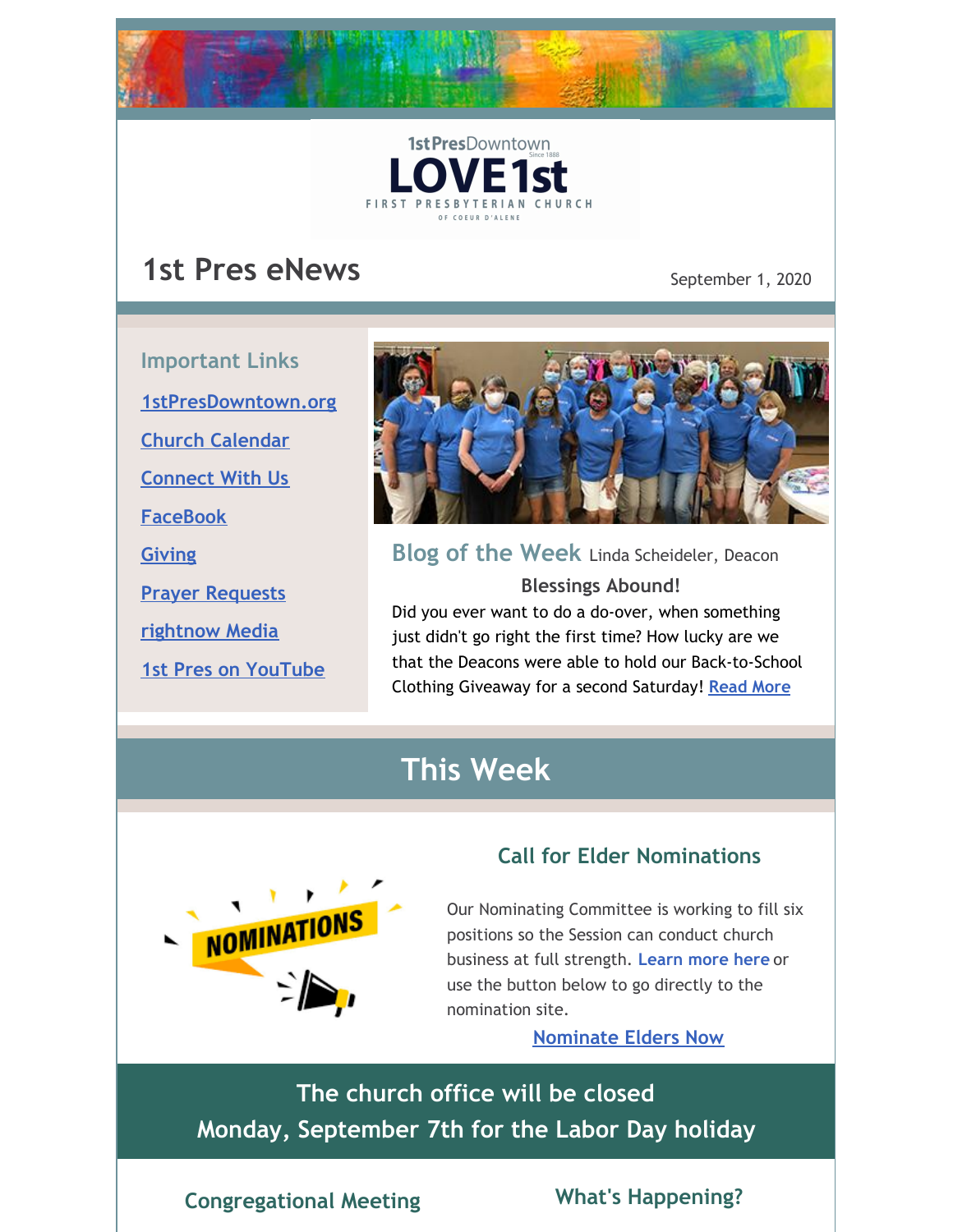#### Sunday, September 13th

Immediately following the 9 am service on Sunday, September 13, we will hold a special all Congregation meeting to vote for new session members. Our nomination committee is working diligently to gather candidates for your approval.

Watch for the Zoom link next week if you'd like to attend remotely.

### **Candid Conversations**

The Session is following through on its promise in the recent letter to you by providing a forum for you to share your heart with your fellow 1stPres'rs.

Following the congregational meeting on *Sunday, September 13,* you are invited to participate in an open forum offered both in-person in the sanctuary and via Zoom. This will be a separate Zoom link from the Congregational meeting.

(Zoom link coming next week).

### **Connections of Care Groups are Coming**

The Session has approved a plan for giving each and every 1stPres member and attender a connection with a group of fellow 1stPres'rs committed to care and pray for each other. Since we are hindered in our ability to gather and connect for a season due to COVID it's critical we find a way to make sure everyone can enjoy the bonds of love and support we share in the church family.

These Connection of Care groups will be around 12 people assigned to each other to provide the basics of regular check-in's and specifically praying for each other by

### Flying Solo Update



Our "Flying Solo" group has been grounded for most of 2020 – just like all of us! In January we had to postpone a bowling/chili dinner event due to bad weather, but February brought us all together for a wonderful afternoon of line dancing. What a fun day that was! We had no idea how many dancers we have in our midst. Once the pandemic hit, we had to cancel once again. But we are well, still in communication with one another, and looking forward to taking off again very soon! Come join us.

~ Sam and Jeannie Logozzo



connecting. Each group will choose a Captain/convener and a name. Beyond the bottom-line of connecting and praying, groups can also have optional activities like sermon discussions, Bible reading, worship watch-parties, and serving projects like coming alongside a working school-age family or a student. Special resources will be developed to help the group members make the most of this connection. This experience will be an extension of the weekly worship gathering, adding that 'secret sauce' of feeling like you're cared for and prayed for personally even if worshiping online.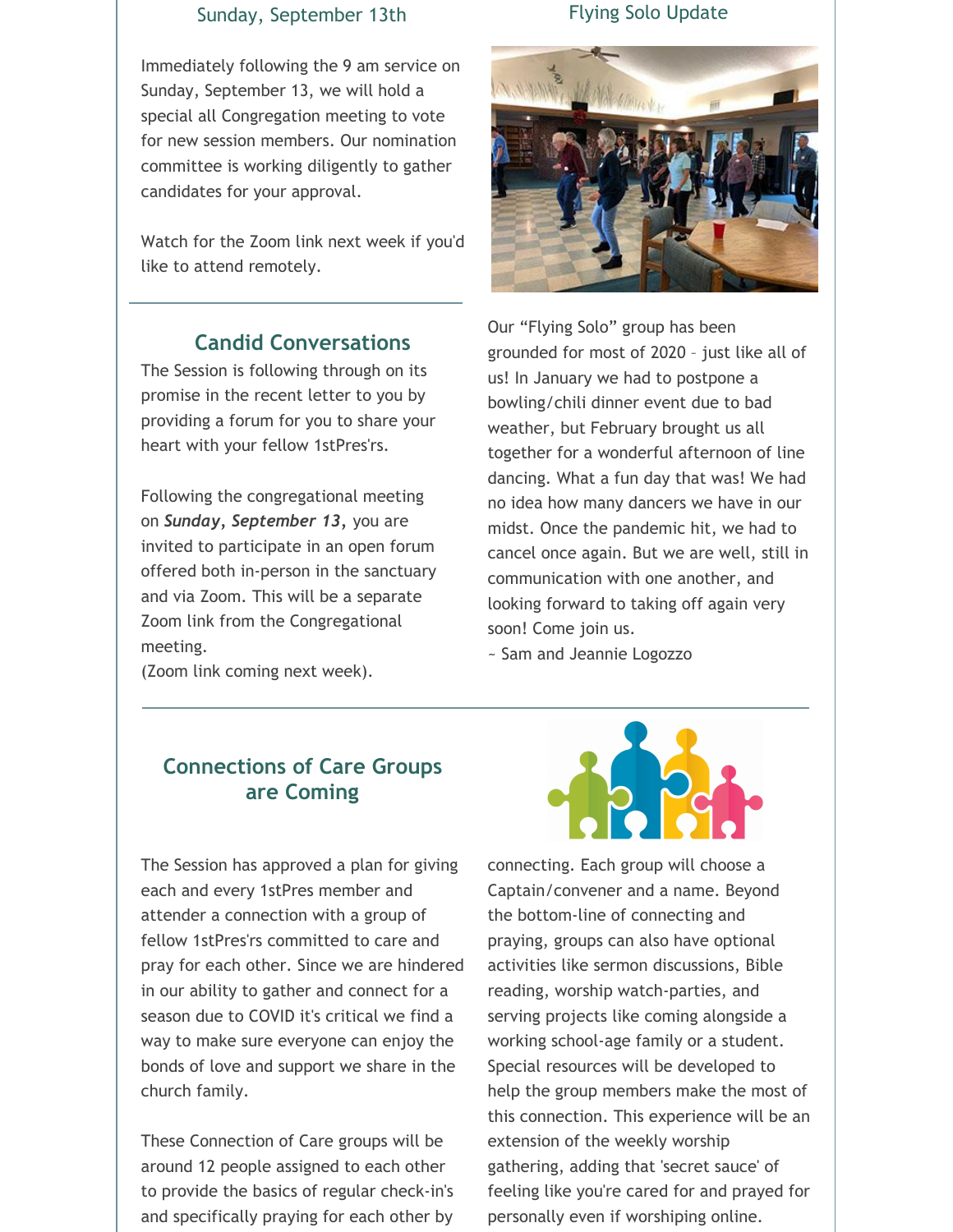name. You will be able to opt out of this experience if you are attending in-person worship or don't have a need for this connection at this time. Existing groups like Christ Care groups, Bible studies and Circles can opt in as a whole group as they continue their established routines for

Our Staff is fine-tuning the plan so watch for information coming in the next two weeks about how you or your group can be a part in a 1stPres Connection of Care.



### **Choir Rehearsals Start in September**



COVID can't stop the music! Our new music director Kent Kimball and worship specialist Ray Weaver are resuming safe, socially-distanced rehearsals for choirs and bell choirs in September and October (mainly by using Krueger Hall as a big spread-out rehearsal and performance space), as well as recorded and live music offerings for Sunday morning worship. Much thought has gone into how to do this successfully and safely, which is a good

thing because we sure miss the musical talent of these gifted 1stPres'rs!

First choir rehearsal is Thursday, Sept 10th.

*Want to help as a choir member or bell* player? Contact Kent [Kimball](mailto:kent1stpres@gmail.com) for more info. Want to help out with Praise Team on Sundays? Contact Ray [Weaver](mailto:rayweaver102@gmail.com).





You are invited to attend our Colossians Bible Study beginning on Tuesday, September 8 from 4 – 5:30 pm in the Fireside Room. This is for those new to Bible study as well as veterans.

Led by Bob and Carolyn Fish, the study will apply Colossians' powerful, relevant wisdom to needs and issues you are

currently working through while you acquire personal Bible study skills. The Colossians study is part of the Navpress study series and utilizes a workbook (\$10).

The study will practice social distancing. Participants are welcome to wear masks, but they are not required. It will run on the second and fourth Tuesdays of September, October, and November, and then resume in February, March and April.

Those interested in joining this study should contact Carolyn Fish directly at **[ckfish3474@gmail.com](mailto:ckfish3474@gmail.com)** or call her at 562- 201-3474 to sign up. Workbooks will be distributed to participants at the first study session on September 8<sup>th</sup>.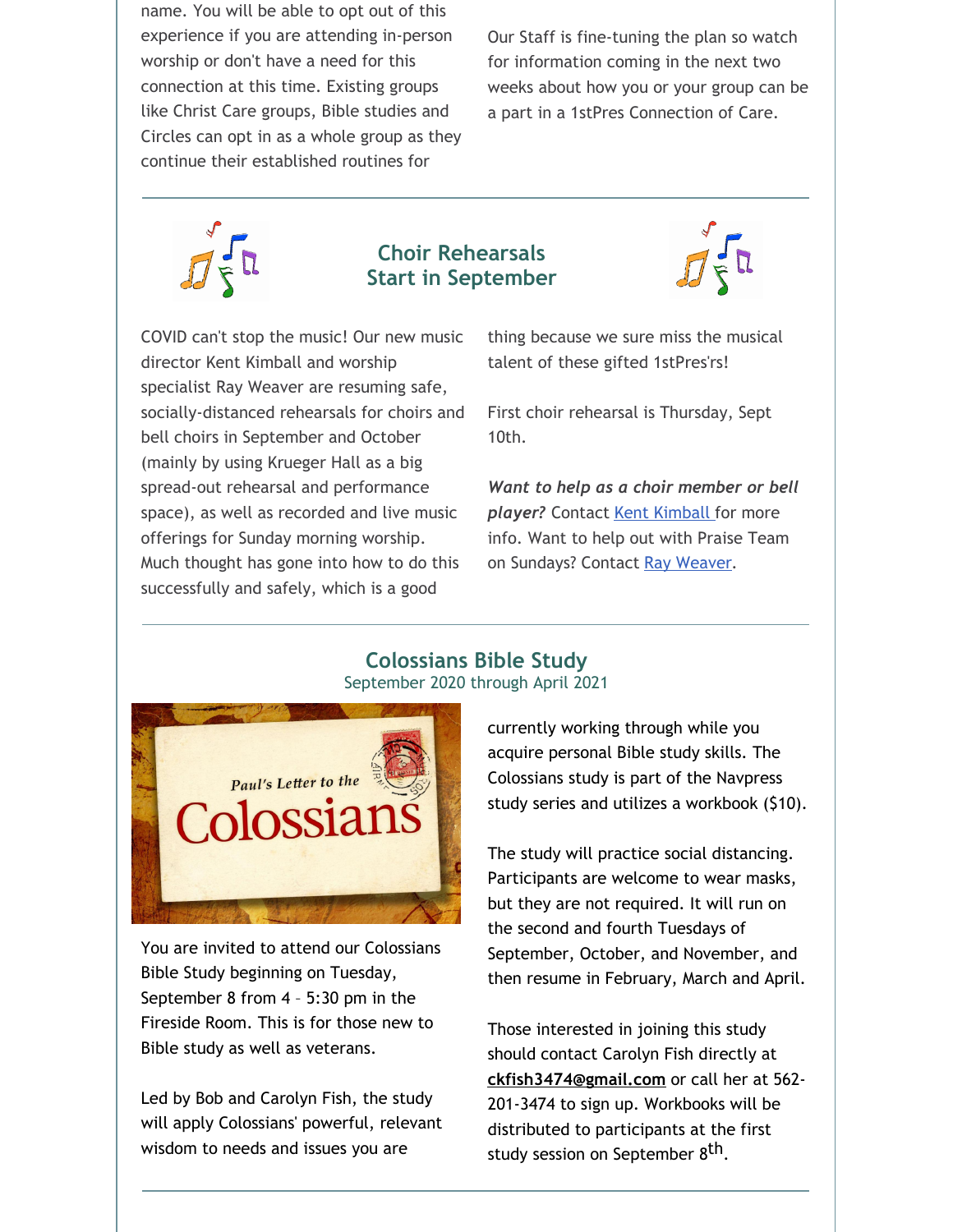# **Sunday's Service**

Watch again or for the 1st time!

This series has addressed what we're living through and how to consider how we can respond as Christians. Pastor Craig reminded us that grace can heal divisions - that it gives us the mission to carry that grace back into the world and sow its seeds. We are called to be different. We are called to think, speak, and act different!



Carley delivered her second children's devotion - a very cool message about pencils! You can find this video on our YouTube channel. Be sure to tune in with your family for a special time of devotion together. **View [HERE](https://www.youtube.com/watch?v=92W_7djInGQ&list=PLb4dO7t21BUBCtUYXZxdwR1jb50VXC6zv&index=3&t=12s)**

As always, many thanks to the team that made [broadcasting](http://r20.rs6.net/tn.jsp?f=001TAEhPUeQXKS9PqOcukkRsNWUgGUBHZ7_nsdteClYMruoiLz1t14TsRr7UTt-UexyP7z8jFaaIPKIpT969G_ZUIkYi5mYoaY3H9bWFO_7npHXgu-wj68OzdnwykJslgohuottq9rPNR3w65MF7RkVXiqP9csz0dJjjE9juxHUxnD7AALW2Znqj4jNvmwW1hgb&c=xj6uxv4Ure-jLmebrsiWHqZgofQxk1jiFOFxtq_GIS985IIRxfa2wg==&ch=yLb4idgMcf26VkL_Lc86HYFK_5hMVavweuM2KPPMNNX6Iob9yt8sLA==) the service possible!**Watch this service or any of our past services on our YouTube Channel**

# **Church News**

# Gifting Prayer Shawls



With Pastor's increased emphasis on prayer, keep in mind that we have prayer shawls for distribution! Please reach out

to Carolyn Peterson if you think of someone who might benefit from this special gift!

### **Job Posting** Custodian / Groundskeeper

We continue out search for our new Custodian/Groundskeeper. This is a fulltime, hourly position which reports directly to the Church Administrator and is accountable to the Building and Grounds Team and to the Session of the church.

If you know of someone interested in this position, check out the full details on Indeed: **[Custodian/Groundskeeper](https://www.indeed.com/job/custodiangroundskeeper-1713db722b958251)**.



# **Visiting the Church Office** Our New Normal

Please call the office to schedule any appointments so we can make sure whomever you need to visit is available. 208.667.8446

# **Youth Update**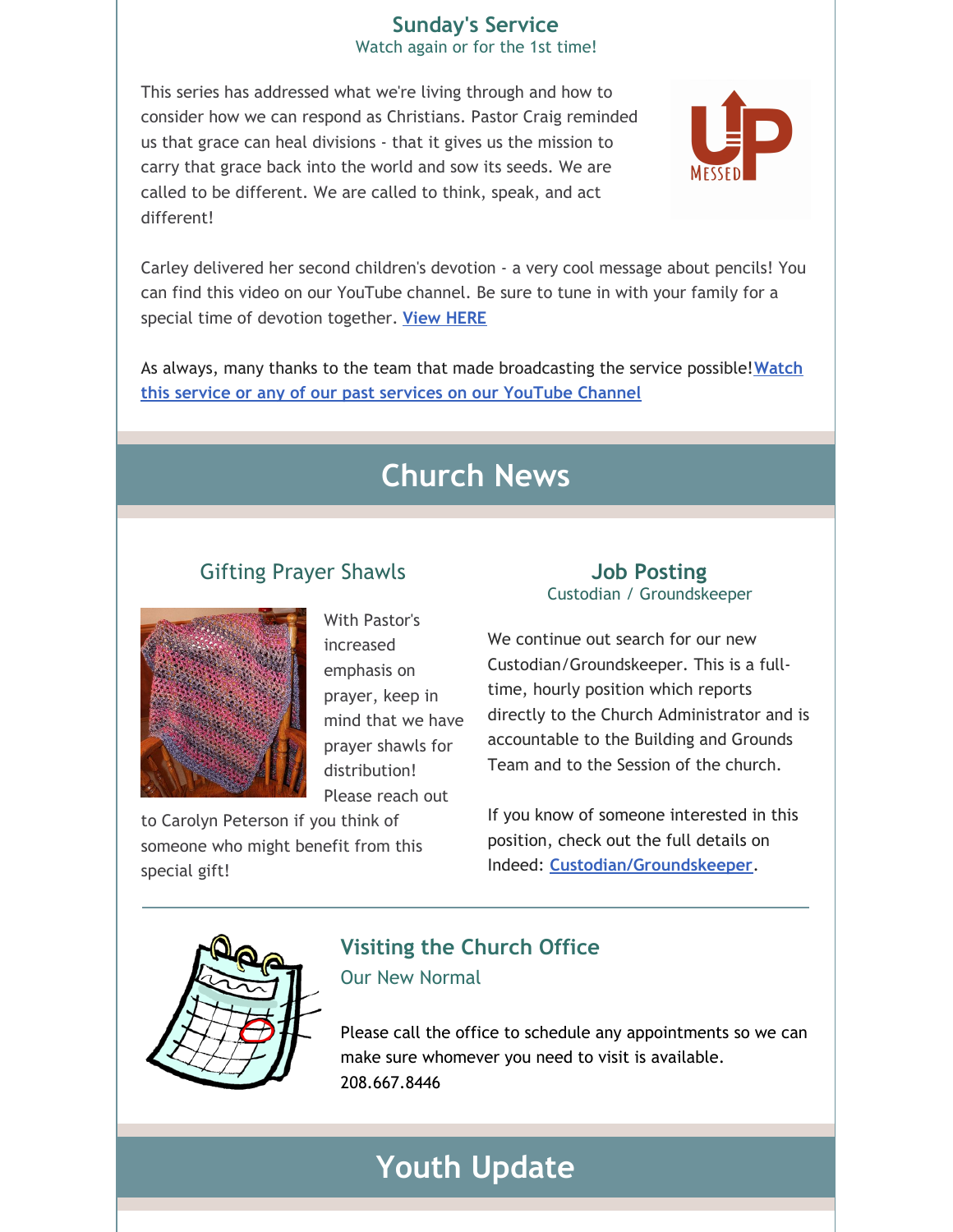# **Middle School and High School Ministry for Fall 2020-Spring 2021**

Pastor Craig has joined forces with the Youth Team to come up with a plan to offer all Middle School and High School students an in-depth walk through what Christians say, do, and believe; which our tradition calls Confirmation. Bi-weekly Wednesday gatherings will be led by Pastor Craig and other adult volunteers. There will also be a schedule of just-forfun hangout times. Each student will be surrounded by direct support from adult church members and mentors as well as have direct access to Pastor Craig and the volunteers for whatever they're dealing with. Parents will be supported as well so they feel equipped to reinforce at home what's learned at church. There will be some fun incentives to keep students checked in and up to date.

The end of this experience will be a weekend Spring Retreat, an allexpense paid Summer weekend at Silverwood, and a



'rite of passage' faith experience in the Spring that is modeled after a 'prayer walk' experience.

Students and Parents can learn all about the plan on *Wednesday, September 16 at 6 pm* both in-person in the Youth Room/Krueger Hall at the church and via Zoom. All Middle School and High School students and their parent(s) are invited to participate.



#### **Next Meeting: September 16th**

Things are changing. Moving forward we'll be alternating the confirmation sessions with nights of fun on Wednesdays. Join us at the church from 6:30-8:00 for an evening of fellowship. Call Kierstie Renninger if you have questions about what we'll be doing!

### **Schedule**

#### **Sundays**

Sunday services are once again in the sanctuary and online. Contact Pastor Craig to see if there will be any meetings at the church.

#### **Wednesdays, 6:30-8pm**

All youth are welcome to join us for outdoor activities through the month of August.

# **Children's Ministry**

#### Hello Families!

Thank you so much to everyone who took the time to fill out our survey. We had some great ideas! The Children and Family team is meeting tomorrow night to go over the survey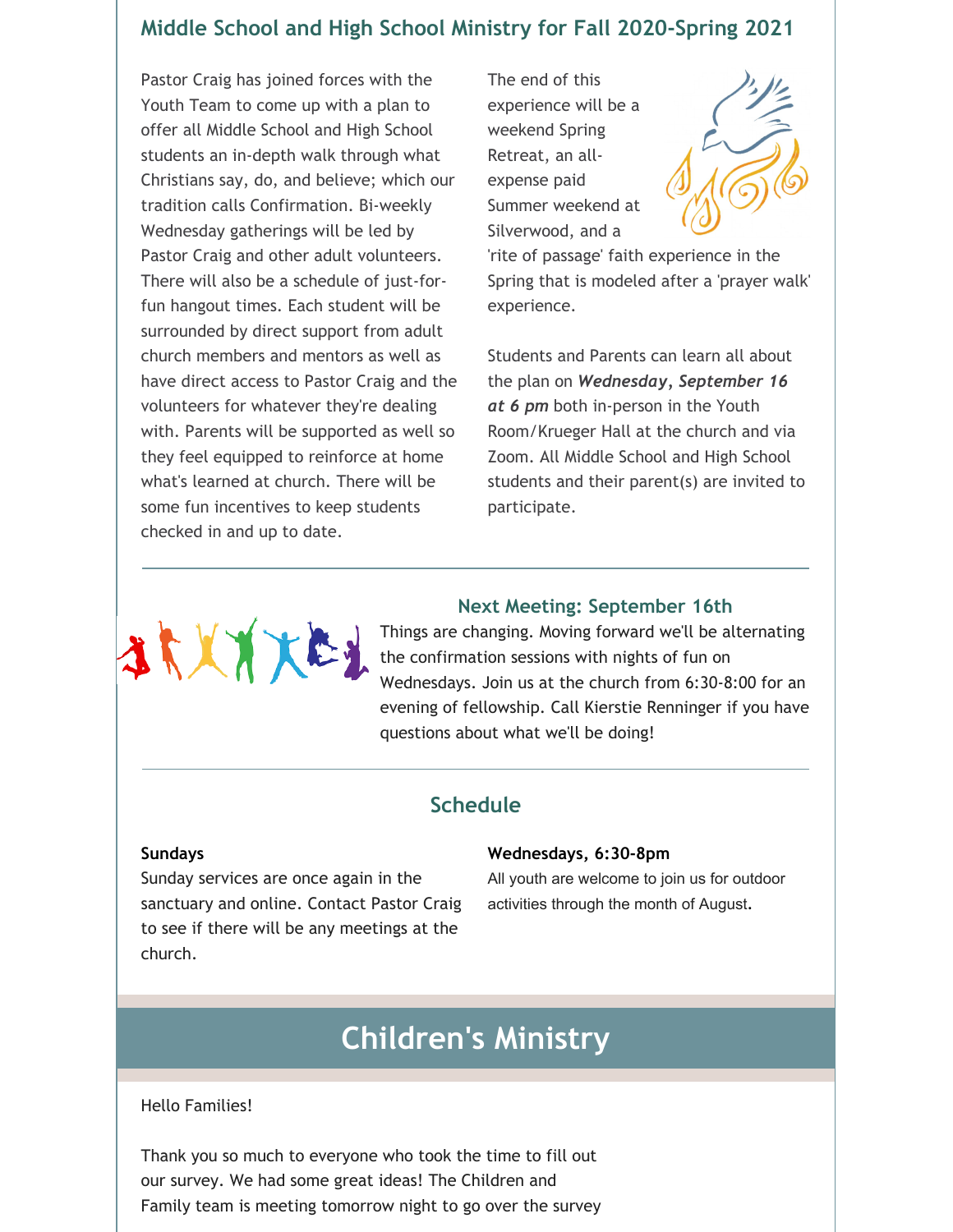results and to have a brainstorming session. We should have some solid solutions and ideas to offer as early as next week. If you have any ideas or suggestions that did not make it onto the survey, simply send me an email so we can make sure they get discussed.



# **When You Are Ready, We Are Here!**



Just a reminder that we are at the Church and ready for your children on Sunday mornings at 9 am. We have childcare with Kyler for children three and under. I am available for a group lesson and open play in the Adventure Zone for children older than three. We will be requiring masks for all children three and older. As soon as we have a critical mass, we will be offering individual Sunday school classes.

### **Weekly Children's Devotional**

Each week we will be providing a prerecorded devotional for children's time. We are creating a playlist on YouTube so you can easily access the devotion to share with your child. We will also have a challenge each week. Snap a photo of your child completing the challenge and we will share it during the announcements at church! I know your child will love seeing themselves on the big screen and this is a great way to support a feeling of community. **August 30, 2020 Children's Devotional**





### **3rd Grade Bible Presentation**

It's that time again! All students who are entering 3rd grade have the opportunity to receive a personalized Bible from the congregation. This is a special rite of passage and an important step in your child's faith formation. If you would like your child to receive a personalized Bible, please email me with the spelling of their name (please include their middle name if you would like that to be added to the inscription on the cover). It would also be very helpful if you would let us know your comfort level

with receiving the Bible. Would you be comfortable coming into the church and receive